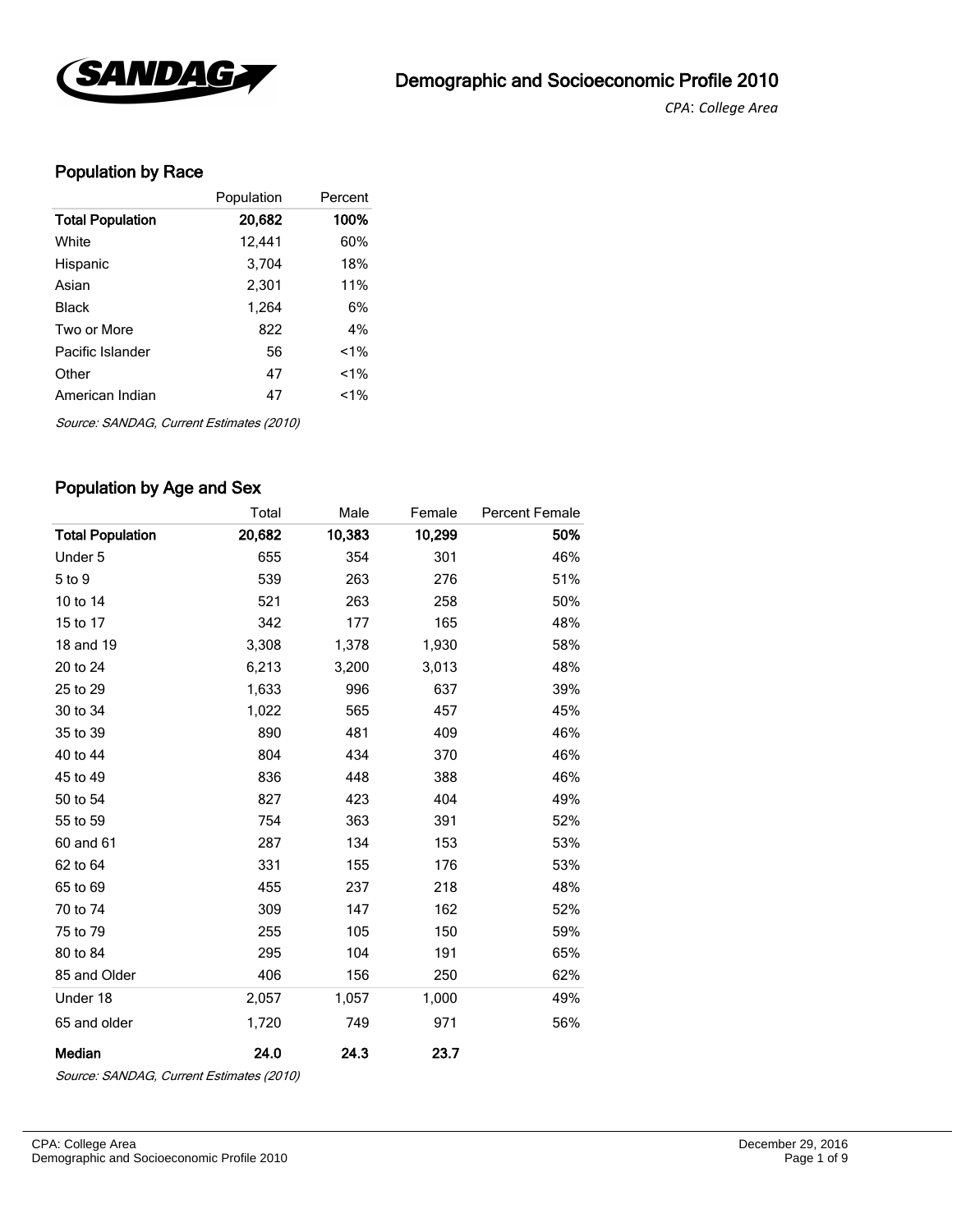#### Population by Marital Status

#### Pop. by Household / Group Quarters Status

|                                  | Number | Percent |  |
|----------------------------------|--------|---------|--|
| Total population age 15 and over | 18.967 | 100%    |  |
| Never Married                    | 12.069 | 64%     |  |
| Married, excluding separated     | 4.932  | 26%     |  |
| Separated                        | 166    | $1\%$   |  |
| Widowed                          | 533    | 3%      |  |
| Divorced                         | 1.267  | 7%      |  |

|                                          | Number | Percent |  |  |  |
|------------------------------------------|--------|---------|--|--|--|
| <b>Total population</b>                  | 20,682 | 100%    |  |  |  |
| Household                                | 17.645 | 85%     |  |  |  |
| Group Quarters - College                 | 2.988  | 14%     |  |  |  |
| Group Quarters - Other                   | 49     | $< 1\%$ |  |  |  |
| Group Quarters - Military                | 0      | 0%      |  |  |  |
| Source: SANDAG, Current Estimates (2010) |        |         |  |  |  |

Source: SANDAG, constructed from U.S. Census

Bureau's American Community Survey 2010 5-year file, Table B12001

#### Population by Age and Race

|                   |        |          |        |              | American       |       | Pacific        |       | Two or      |
|-------------------|--------|----------|--------|--------------|----------------|-------|----------------|-------|-------------|
|                   | Total  | Hispanic | White  | <b>Black</b> | Indian         | Asian | Islander       | Other | More        |
| <b>Total Pop.</b> | 20,682 | 3,704    | 12,441 | 1,264        | 47             | 2,301 | 56             | 47    | 822         |
| Under 5           | 655    | 206      | 295    | 54           | $\overline{c}$ | 46    | 1              | 1     | 50          |
| 5 to 9            | 539    | 176      | 208    | 58           | 1              | 53    | 0              | 0     | 43          |
| 10 to 14          | 521    | 146      | 221    | 60           | 1              | 55    | 0              | 5     | 33          |
| 15 to 17          | 342    | 113      | 126    | 35           | 3              | 45    | 1              | 1     | 18          |
| 18 and 19         | 3,308  | 653      | 1,995  | 160          | 5              | 310   | 6              | 8     | 171         |
| 20 to 24          | 6,213  | 1,026    | 3,850  | 262          | 5              | 746   | 15             | 9     | 300         |
| 25 to 29          | 1,633  | 299      | 802    | 115          | 3              | 339   | 13             | 8     | 54          |
| 30 to 34          | 1,022  | 212      | 535    | 100          | 2              | 123   | 3              | 6     | 41          |
| 35 to 39          | 890    | 200      | 476    | 75           | 3              | 106   | 3              | 2     | 25          |
| 40 to 44          | 804    | 166      | 449    | 79           | 5              | 85    | 1              | 1     | 18          |
| 45 to 49          | 836    | 139      | 522    | 67           | 4              | 81    | 1              | 0     | 22          |
| 50 to 54          | 827    | 119      | 568    | 68           | 3              | 53    | 2              | 3     | 11          |
| 55 to 59          | 754    | 76       | 522    | 52           | 3              | 82    | 5              | 0     | 14          |
| 60 and 61         | 287    | 38       | 210    | 13           | 1              | 20    | 3              | 1     | 1           |
| 62 to 64          | 331    | 30       | 256    | 15           | $\overline{c}$ | 22    | 0              | 1     | 5           |
| 65 to 69          | 455    | 42       | 340    | 18           | $\overline{c}$ | 46    | 1              | 1     | $\mathbf 5$ |
| 70 to 74          | 309    | 20       | 248    | 10           | 0              | 27    | 1              | 0     | 3           |
| 75 to 79          | 255    | 14       | 197    | 9            | 1              | 28    | 0              | 0     | 6           |
| 80 to 84          | 295    | 18       | 246    | 6            | 0              | 24    | 0              | 0     | 1           |
| 85 and Older      | 406    | 11       | 375    | 8            | 1              | 10    | 0              | 0     | 1           |
| Under 18          | 2,057  | 641      | 850    | 207          | 7              | 199   | $\overline{c}$ | 7     | 144         |
| 65 and older      | 1,720  | 105      | 1,406  | 51           | 4              | 135   | 2              | 1     | 16          |
| Median            |        | 22.7     | 24.4   | 25.1         | 37.5           | 24.3  | 26.9           | 24.7  | 21.6        |

Source: SANDAG, Current Estimates (2010)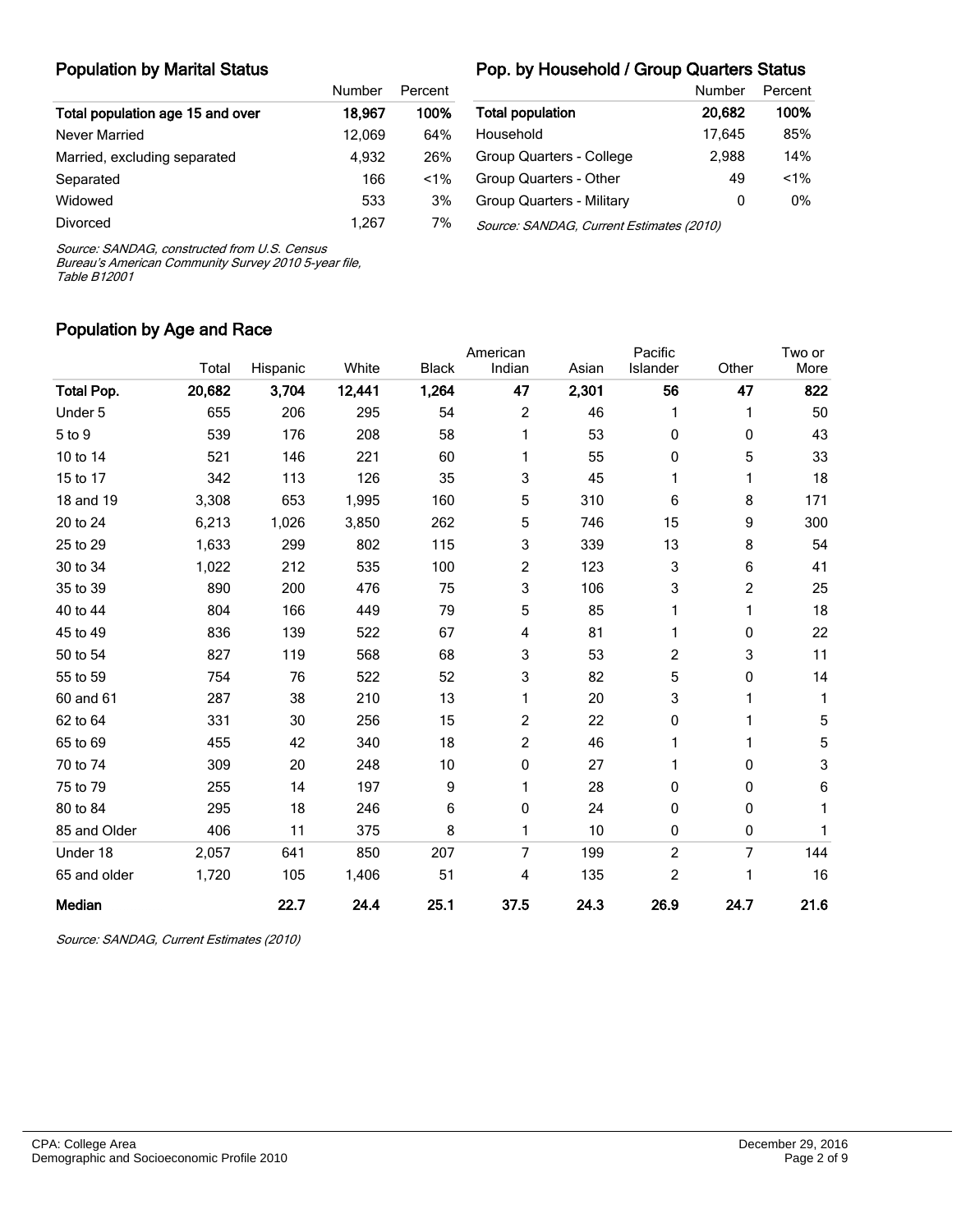### Language Spoken at Home and Ability to Speak English

|                                          | Number | Percent |
|------------------------------------------|--------|---------|
| Total populatioin age 5 and over         | 20,027 | 100%    |
| Speak Only English                       | 16,562 | 83%     |
| Speak Spanish:                           | 1.944  | 10%     |
| Speak English "well" or "very well"      | 1.628  | 8%      |
| Speak English "not well" or "not at all" | 316    | 2%      |
| Speak Asian/Pacific Island language:     | 880    | 4%      |
| Speak English "well" or "very well"      | 697    | 3%      |
| Speak English "not well" or "not at all" | 183    | $1\%$   |
| Speak other language:                    | 641    | 3%      |
| Speak English "well" or "very well"      | 610    | 3%      |
| Speak English "not well" or "not at all" | 31     | $< 1\%$ |

# Educational Attainment

|                                      | Number | Percent |
|--------------------------------------|--------|---------|
| Total population age 25 and older    | 9.104  | 100%    |
| Less than 9th grade                  | 509    | 6%      |
| 9th through 12th grade, no diploma   | 273    | 3%      |
| High school grad (incl. equivalency) | 1,363  | 15%     |
| Some college, no degree              | 2,559  | 28%     |
| Associate degree                     | 664    | 7%      |
| Bachelor's degree                    | 2,271  | 25%     |
| Master's degree                      | 1,063  | 12%     |
| Professional school degree           | 249    | 3%      |
| Doctorate degree                     | 153    | 2%      |

Source: SANDAG, constructed from U.S. Census Bureau's American Community Survey 2010 5-year file, Table B16004

Source: SANDAG, constructed from U.S. Census Bureau's American Community Survey 2010 5-year file, Table B15002

| <b>School Enrollment</b>         | Total  |         | <b>Public School</b> |         | <b>Private School</b> |         |
|----------------------------------|--------|---------|----------------------|---------|-----------------------|---------|
|                                  | Number | Percent | Number               | Percent | Number                | Percent |
| Total population age 3 and older | 20.265 | 100%    |                      |         |                       |         |
| Enrolled in school               | 10.558 | 52%     | 9.747                | 48%     | 811                   | 4%      |
| Nursery / Preschool              | 205    | 2%      | 76                   | 1%      | 129                   | 16%     |
| Kindergarten to grade 4          | 566    | 5%      | 432                  | 4%      | 134                   | 17%     |
| Grade 5 to grade 8               | 591    | 6%      | 500                  | 5%      | 91                    | 11%     |
| Grade 9 to grade 12              | 482    | 5%      | 430                  | 4%      | 52                    | 6%      |
| College, undergraduate           | 8.037  | 76%     | 7.753                | 80%     | 284                   | 35%     |
| Graduate or Professional school  | 677    | 6%      | 556                  | 6%      | 121                   | 15%     |
| Not enrolled in school           | 9.707  | 48%     |                      |         |                       |         |

Source: SANDAG, constructed from U.S. Census Bureau's American Community Survey 2010 5-year file, Table B14002

### Households by Type and Presence of Children Under 18

|                                | <b>Total</b> |         | With Persons Under 18 |         | <b>Without Persons Under 18</b> |         |
|--------------------------------|--------------|---------|-----------------------|---------|---------------------------------|---------|
|                                | Number       | Percent | Number                | Percent | Number                          | Percent |
| <b>Total households</b>        | 7.150        | 100%    | 1,389                 | 100%    | 5.761                           | 100%    |
| <b>Family Households:</b>      | 3,077        | 43%     | 1,354                 | 97%     | 1,723                           | 30%     |
| Married couple family          | 2,198        | 31%     | 959                   | 69%     | 1.239                           | 22%     |
| Other family:                  | 879          | 12%     | 395                   | 28%     | 484                             | 8%      |
| Male householder, no wife      | 262          | 4%      | 115                   | 8%      | 147                             | 3%      |
| Female householder, no husband | 617          | 9%      | 280                   | 20%     | 337                             | 6%      |
| Nonfamily households:          | 4.073        | 57%     | 35                    | 3%      | 4,038                           | 70%     |
| Householder living alone       | 2.106        | 29%     | ----                  | ----    |                                 |         |
| Other nonfamily households     | 1.967        | 28%     |                       |         |                                 |         |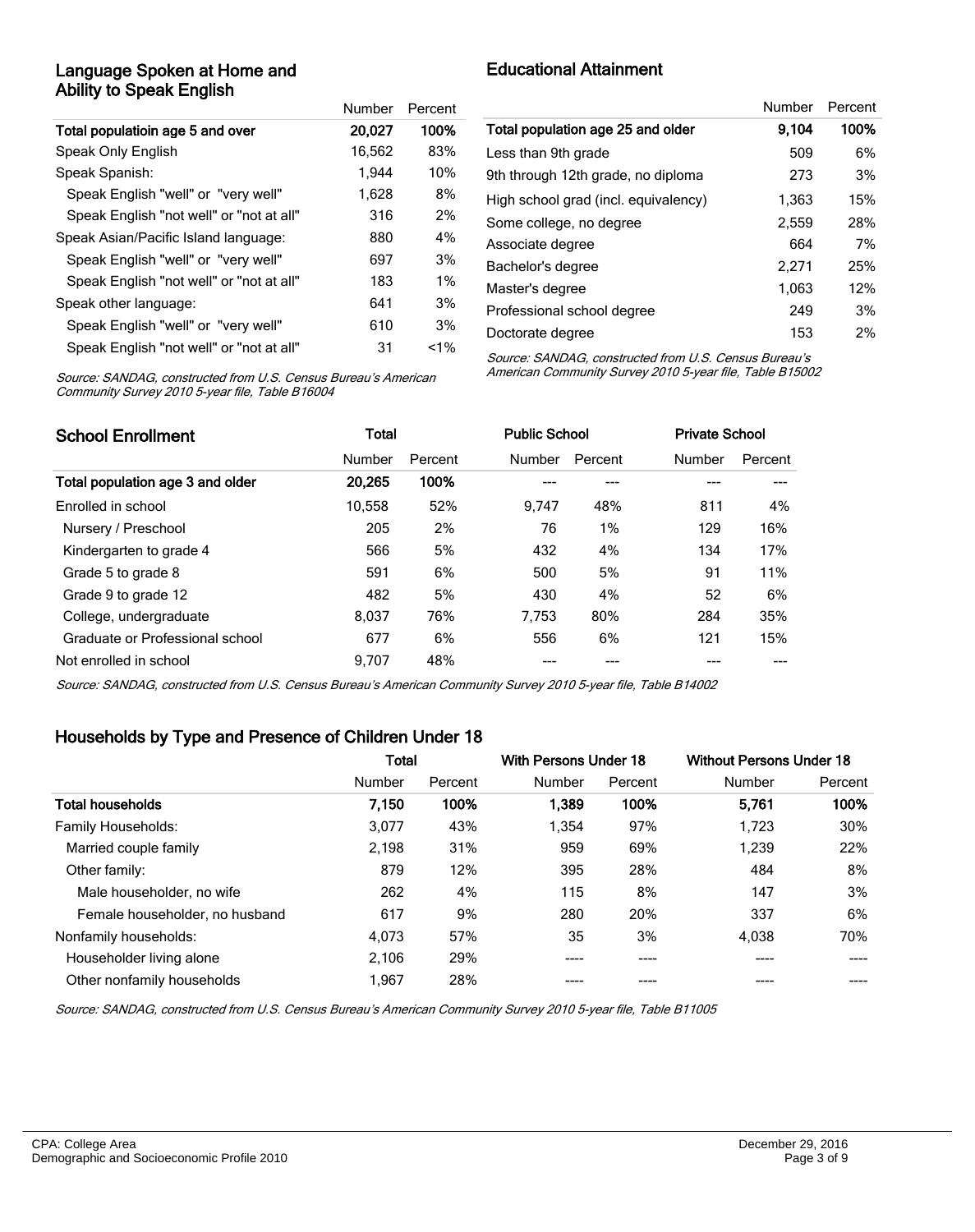# Housing Units by Type

|                            | Number | Percent | Occupied     | Unoccupied | Vacancy<br>Rate | Persons per<br>Household |
|----------------------------|--------|---------|--------------|------------|-----------------|--------------------------|
| <b>Total Housing Units</b> | 7,452  | 100%    | 7150         | 302        | 4%              | 2.47                     |
| Single family (detached)   | 3,498  | 47%     | 3.343        | 155        | 4%              | 2.66                     |
| Single family (attached)   | 759    | 10%     | 741          | 18         | 2%              | 2.53                     |
| 2 to 4 units               | 247    | 3%      | 239          | 8          | 3%              | 2.10                     |
| 5 to 9 units               | 175    | 2%      | 171          | 4          | 2%              | 2.16                     |
| 10 or more units           | 2.773  | 37%     | 2.656        | 117        | 4%              | 2.26                     |
| Mobile home and Other      | 0      | 0%      | $\mathbf{0}$ | 0          | 0%              | 0.00                     |

Source: SANDAG, constructed from U.S. Census Bureau's American Community Survey 2010 5-year file, Table B25024

| <b>Housing Value</b>              |           |         | <b>Year Structure Built</b>                                                                                       |        |         |  |
|-----------------------------------|-----------|---------|-------------------------------------------------------------------------------------------------------------------|--------|---------|--|
|                                   | Number    | Percent |                                                                                                                   | Number | Percent |  |
| <b>Total Owner-Occupied Units</b> | 3.203     | 100%    | <b>Total Housing units</b>                                                                                        | 7,452  | 100%    |  |
| Less than \$150,000               | 136       | 4%      | 2005 or Later                                                                                                     | 79     | 1%      |  |
| \$150,000 to \$199,999            | 37        | 1%      | 2000 to 2004                                                                                                      | 329    | 4%      |  |
| \$200,000 to \$249.999            | 169       | 5%      | 1990 to 1999                                                                                                      | 352    | 5%      |  |
| \$250,000 to \$299,999            | 210       | 7%      | 1980 to 1989                                                                                                      | 698    | 9%      |  |
| \$300,000 to \$399,999            | 452       | 14%     | 1970 to 1979                                                                                                      | 1.317  | 18%     |  |
| \$400,000 to \$499,999            | 856       | 27%     | 1960 to 1969                                                                                                      | 1,521  | 20%     |  |
| \$500,000 to \$749,999            | 1,130     | 35%     | 1950 to 1959                                                                                                      | 2.081  | 28%     |  |
| \$750,000 to \$999,999            | 148       | 5%      | 1940 to 1949                                                                                                      | 613    | 8%      |  |
| \$1,000,000 or more               | 65        | 2%      | 1939 or earlier                                                                                                   | 462    | 6%      |  |
| <b>Median Value</b>               | \$469,603 |         | Source: SANDAG, constructed from U.S. Census Bureau's<br>American Community Survey 2010 5-year file, Table B25034 |        |         |  |

Source: SANDAG, constructed from U.S. Census Bureau's

American Community Survey 2010 5-year file, Table B25075

#### Housing Units by Tenure and Occupants per Room

|                                        | Total  |         | <b>Renter Occupied</b> |         | <b>Owner Occupied</b> |         |
|----------------------------------------|--------|---------|------------------------|---------|-----------------------|---------|
|                                        | Number | Percent | Number                 | Percent | Number                | Percent |
| Total occupied housing units           | 7.150  | 100%    | 3.947                  | 100%    | 3.203                 | 100%    |
| 1.00 occupant housing per room or less | 6.943  | 97%     | 3.802                  | 96%     | 3.141                 | 98%     |
| 1.01 to 1.50 occupants per room        | 135    | 2%      | 89                     | 2%      | 46                    | 1%      |
| 1.51 to 2.00 occupants per room        | 72     | $1\%$   | 56                     | $1\%$   | 16                    | $< 1\%$ |
| 2.01 or more occupants per room        | 0      | 0%      | 0                      | 0%      | 0                     | 0%      |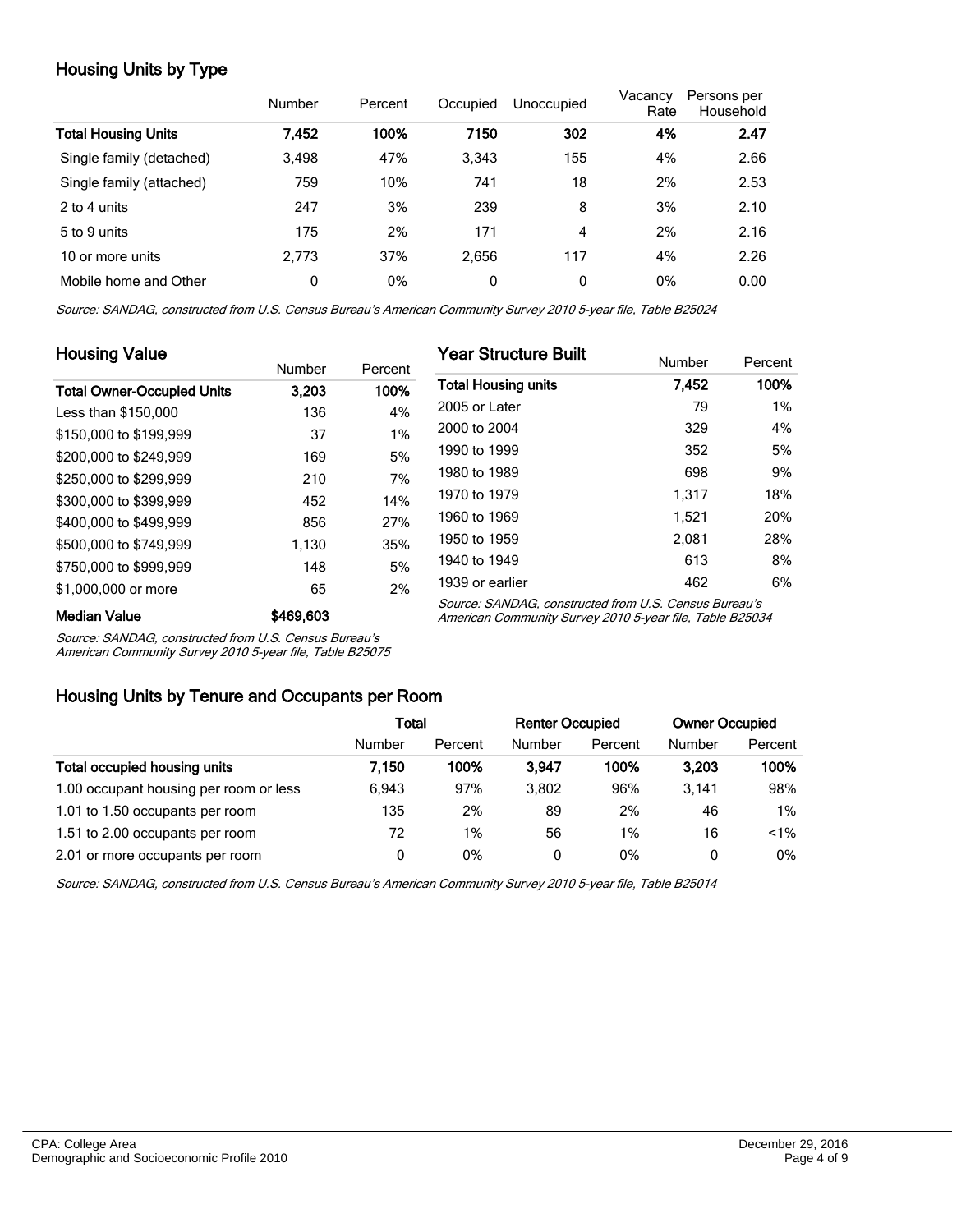### Contract Rent

Renter Occupied Housing

| <b>Units</b>         | Number  | Percent | ι |
|----------------------|---------|---------|---|
| <b>Total Units</b>   | 3,947   | 100%    | ٦ |
| Less than \$500      | 107     | 3%      | L |
| \$500 to \$599       | 53      | $1\%$   | 2 |
| \$600 to \$699       | 91      | 2%      | 2 |
| \$700 to \$799       | 288     | 7%      | G |
| \$800 to \$899       | 281     | 7%      | З |
| \$900 to \$999       | 368     | 9%      | 4 |
| \$1,000 to \$1,249   | 828     | 21%     | 5 |
| \$1,250 to \$1,499   | 659     | 17%     | N |
| \$1,500 to \$1,999   | 855     | 22%     | ć |
| \$2,000 or more      | 332     | 8%      | F |
| No cash rent         | 85      | 2%      |   |
| Median contract rent | \$1.239 |         |   |

## Gross Rent as a Percentage of Household Income

| <b>Renter Occupied Housing</b><br>Units               | Number | Percent |
|-------------------------------------------------------|--------|---------|
| <b>Total Units</b>                                    | 3,947  | 100%    |
| Less than 20 percent                                  | 413    | 10%     |
| 20.0 to 24.9 percent                                  | 343    | 9%      |
| 25.0 to 29.9 percent                                  | 367    | 9%      |
| 30.0 to 34.9 percent                                  | 276    | 7%      |
| 35.0 to 39.9 percent                                  | 163    | 4%      |
| 40.0 to 49.9 percent                                  | 313    | 8%      |
| 50.0 percent or more                                  | 1.671  | 42%     |
| Not computed                                          | 401    | 10%     |
| Source: SANDAC, constructed from U.S. Cansus Burgau's |        |         |

Source: SANDAG, constructed from U.S. Cens American Community Survey 2010 5-year file, Table B25070

Source: SANDAG, constructed from U.S. Census

Bureau's American Community Survey 2010 5-year file, Table B25056

#### Vehicle Availability

| Occupied Housing Units    | Number | Percent |
|---------------------------|--------|---------|
| <b>Total Availability</b> | 7,150  | 100%    |
| No vehicle                | 497    | 7%      |
| 1 vehicle                 | 2.701  | 38%     |
| 2 vehicles                | 2,464  | 34%     |
| 3 vehicles                | 1.034  | 14%     |
| 4 or more vehicles        | 454    | 6%      |

Source: SANDAG, constructed from U.S. Census Bureau's American Community Survey 2010 5-year file, Table B25044

#### Place of Work

| Workers age 16 and older           | Number Percent |      |
|------------------------------------|----------------|------|
| <b>Total Workers</b>               | 9.040          | 100% |
| Worked in state of residence       | 8.954          | 99%  |
| Worked in county of residence      | 8.842          | 98%  |
| Worked outside county of residence | 112            | 1%   |
| Worked outside state of residence  | 86             | 1%   |

Source: SANDAG, constructed from U.S. Census Bureau's American Community Survey 2010 5-year file, Table B08007

# Employment Status **Employment Status Male Employment Status Male Employment Status Male Employment Status** Total Percent Number Percent Number Percent Population age 16 and older 18,883 100% 9,457 50% 9,426 50% In labor force 10,242 54% 5,588 55% 4,654 45% Armed forces 28 165 2% 165 100% 0 0% Civilian (employed) 8,851 86% 4,812 54% 4,039 46% Civilian (unemployed) 1,226 12% 611 50% 615 50% Not in labor force **8,641** 46% 3,869 45% 4,772 55% Pct. of civilian labor force unemployed 12.2% 11.3% 13.2% 13.2%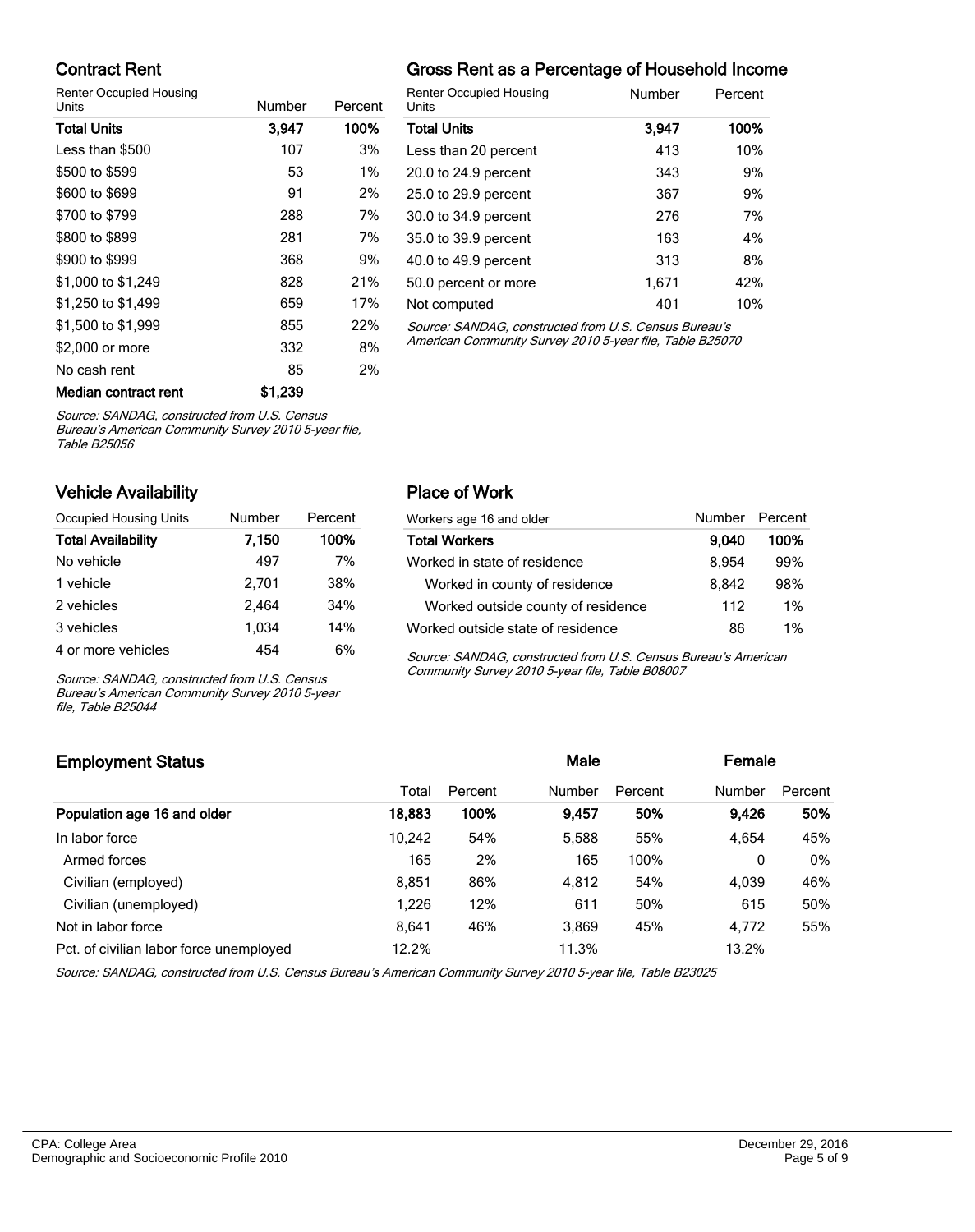#### Means of Transportation to Work

| Workers age 16 and older      | Number | Percent |
|-------------------------------|--------|---------|
| <b>Total Workers</b>          | 9,040  | 100%    |
| Car, truck or van:            | 7,414  | 82%     |
| Drove Alone                   | 6,682  | 74%     |
| Carpooled                     | 732    | 8%      |
| <b>Public Transportation:</b> | 279    | 3%      |
| Bus                           | 248    | 3%      |
| Trolley / Streetcar           | 31     | $< 1\%$ |
| Railroad                      | 0      | 0%      |
| Other public transportation   | 0      | 0%      |
| Motorcycle                    | 26     | $< 1\%$ |
| <b>Bicycle</b>                | 181    | 2%      |
| Walked                        | 645    | 7%      |
| Other means                   | 75     | 1%      |
| Worked at home                | 420    | 5%      |

# Travel Time to Work

| Workers age 16 and older          | Number | Percent |
|-----------------------------------|--------|---------|
| <b>Total Workers</b>              | 9.040  | 100%    |
| Did not work at home              | 8,620  | 95%     |
| Less than 10 minutes              | 1,035  | 11%     |
| 10 to 19 minutes                  | 2,898  | 32%     |
| 20 to 29 minutes                  | 2,497  | 28%     |
| 30 to 44 minutes                  | 1,556  | 17%     |
| 45 to 59 minutes                  | 360    | 4%      |
| 60 to 89 minutes                  | 144    | 2%      |
| 90 minutes or more                | 130    | $1\%$   |
| Worked at home                    | 420    | 5%      |
| Average time to work<br>(minutes) | 25     |         |

Source: SANDAG, constructed from U.S. Census Bureau's American Community Survey 2010 5-year file, Table B08303

Source: SANDAG, constructed from U.S. Census Bureau's American Community Survey 2010 5-year file, Table B08301

Industry

| iliuusu v<br>Employed cilivian population age 16 and older | Number | Percent |
|------------------------------------------------------------|--------|---------|
| Total employed civilian age 16+                            | 8,893  | 100%    |
| Agriculture, forestry, mining                              | 18     | $1\%$   |
| Utilities                                                  | 86     | $1\%$   |
| Construction                                               | 344    | 4%      |
| Manufacturing                                              | 560    | 6%      |
| Wholesale trade                                            | 164    | 2%      |
| Retail trade                                               | 1,383  | 16%     |
| Transportation & warehousing                               | 227    | 3%      |
| Information & communications                               | 182    | 2%      |
| Finance, insurance, & real estate                          | 540    | 6%      |
| Professional, scientific, management, administration       | 318    | 4%      |
| Educational, social, & health services                     | 2,001  | 23%     |
| Art, entertainment, recreation, accommodations, food       | 1,346  | 15%     |
| Other services                                             | 465    | 5%      |
| Public administration                                      | 1,259  | 14%     |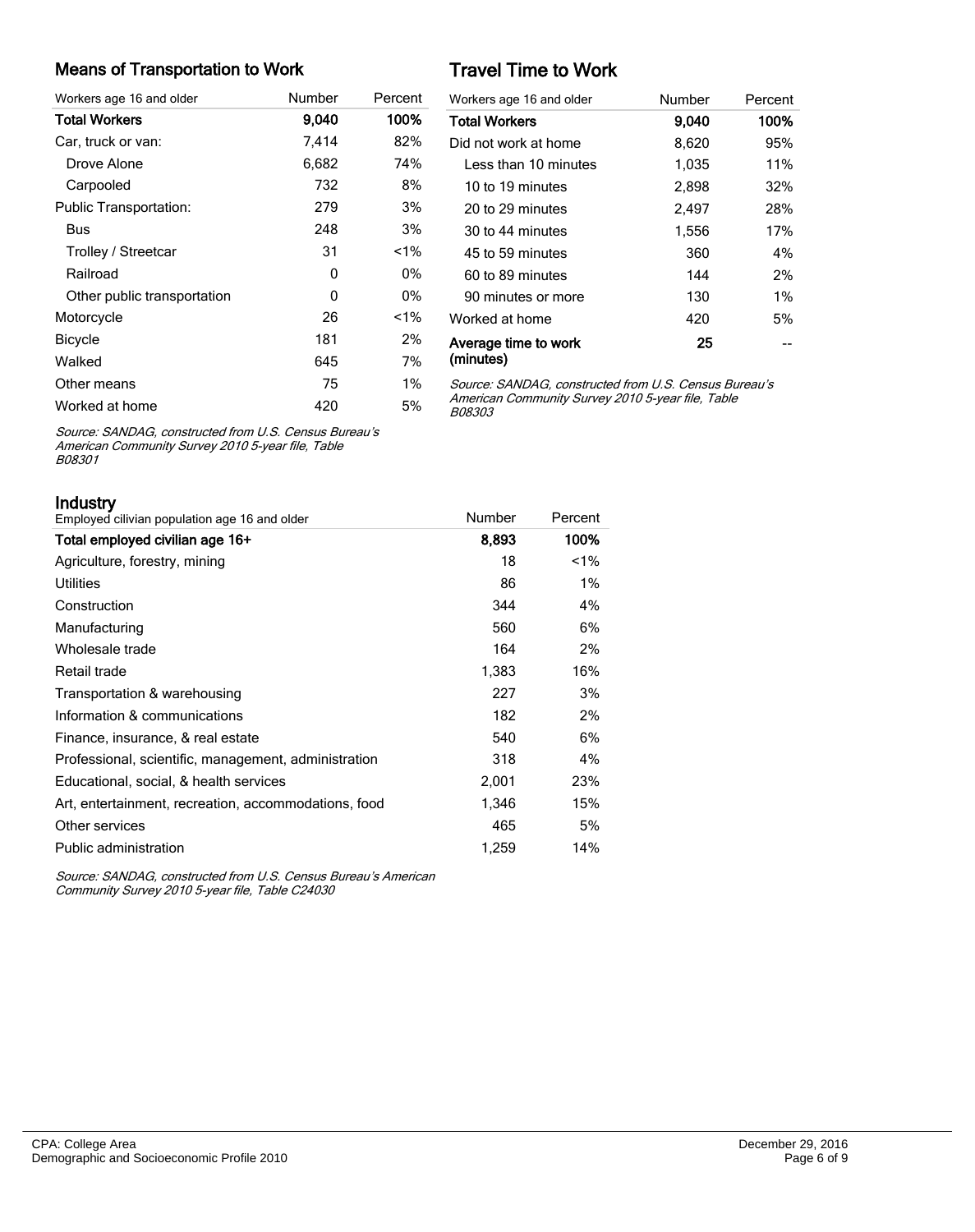#### **Occupation**

| Employed cilivian population age 16 and older | Number | Percent |
|-----------------------------------------------|--------|---------|
| Total employed civilian age 16+               | 8,893  | 100%    |
| Management, professional & related:           | 3,483  | 39%     |
| Management (incl. farm managers)              | 861    | 10%     |
| Business & financial                          | 455    | 5%      |
| Computer & mathematical                       | 184    | 2%      |
| Architecture & engineering                    | 443    | 5%      |
| Life, physical & social science               | 249    | 3%      |
| Community & social service                    | 253    | 3%      |
| Legal                                         | 98     | 1%      |
| Education, training, & library                | 609    | 7%      |
| Art, entertainment, sports & media            | 203    | 2%      |
| Healthcare practitioners                      | 128    | 1%      |
| Service:                                      | 2,103  | 24%     |
| Healthcare support                            | 170    | 2%      |
| Protective service                            | 347    | 4%      |
| Food preparation & serving                    | 918    | 10%     |
| Building & grounds cleaning / maintenance     | 212    | 2%      |
| Personal care & service                       | 456    | 5%      |
| Sales & office                                | 2,259  | 25%     |
| Farming, fishing & forestry                   | 36     | 1%      |
| Construction, extraction & maintenance        | 421    | 5%      |
| Production, transport & material moving       | 591    | 7%      |

Source: SANDAG, constructed from U.S. Census Bureau's American Community Survey 2010 5-year file, Table C24010

# Household Income

|                         | Number   | Percent |
|-------------------------|----------|---------|
| <b>Total Households</b> | 7,150    | 100%    |
| Less than \$15,000      | 1,526    | 21%     |
| \$15,000 to \$29,999    | 1,186    | 17%     |
| \$30,000 to \$44,999    | 823      | 12%     |
| \$45,000 to \$59,999    | 842      | 12%     |
| \$60,000 to \$74,999    | 697      | 10%     |
| \$75,000 to \$99.999    | 887      | 12%     |
| \$100,000 to \$124.999  | 443      | 6%      |
| \$125,000 to \$149.999  | 335      | 5%      |
| \$150,000 to \$199.999  | 144      | 2%      |
| \$200,000 or more       | 267      | 4%      |
| Median Income           | \$45.713 |         |

Source: SANDAG, Current Estimates (2010)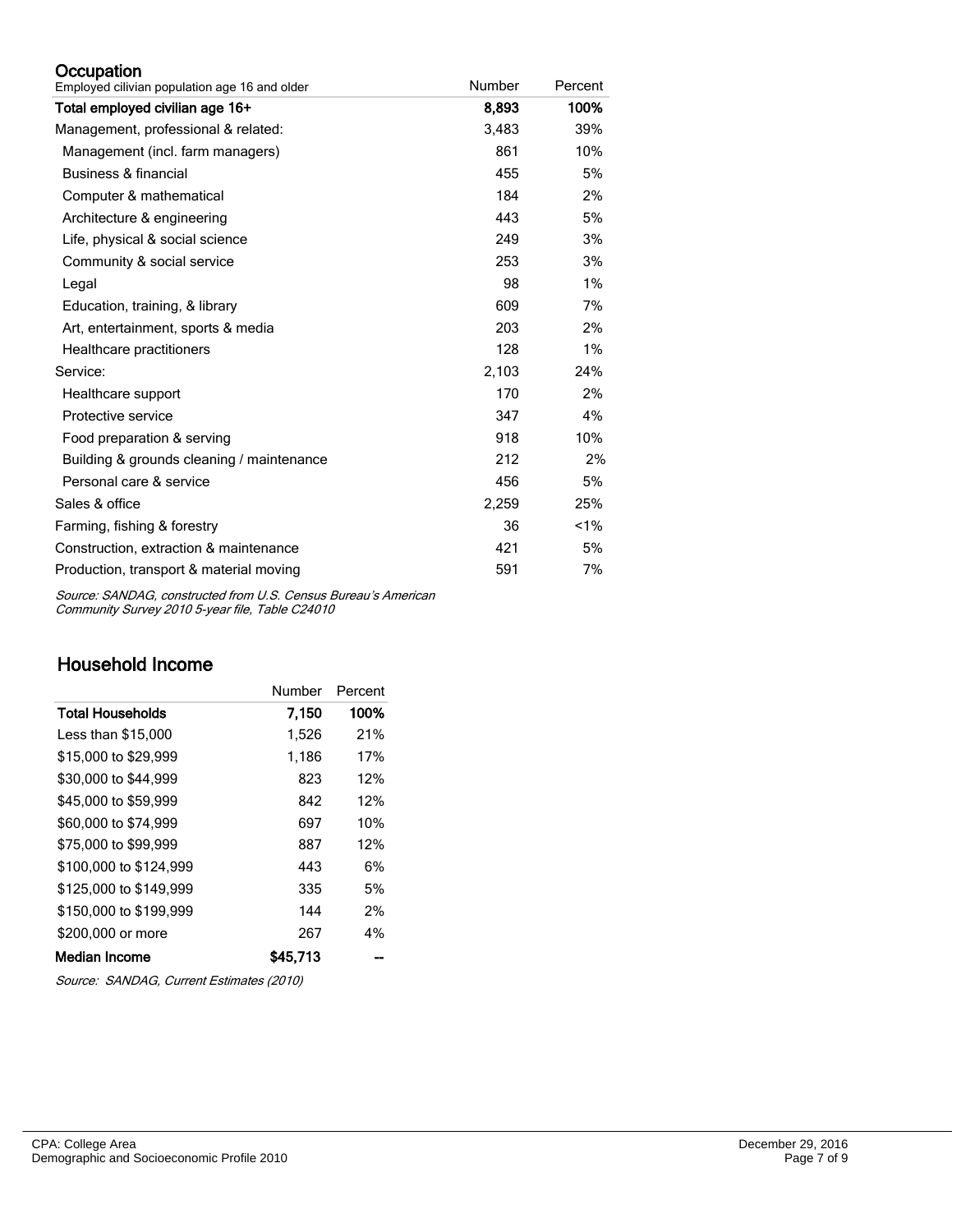| <b>Earnings and Income</b>                    | Number | Percent |
|-----------------------------------------------|--------|---------|
| <b>Total households</b>                       | 7,150  | 100%    |
| With earnings                                 | 5,783  | 81%     |
| With wage and salary income                   | 5,576  | 78%     |
| With self-employment income                   | 996    | 14%     |
| With interest, dividend, or net rental income | 1,756  | 25%     |
| With Social Security income                   | 1.451  | 20%     |
| With Supplemental Security income             | 169    | 2%      |
| With public assistance income                 | 172    | 2%      |
| With retirement income                        | 898    | 13%     |
| With other types of income                    | 955    | 13%     |

Note: "Earnings" is the sum of households with wage and salary income and/or self-employment income. Also, a household may have more than one income. Therefore, subsets will not sum to the total.

Source: SANDAG, constructed from U.S. Census Bureau's American Community Survey 2010 5-year file, Table B19051 - B19060

#### Ratio of Income to Poverty Level

Population for whom poverty status is determined

|               | Number | Percent |
|---------------|--------|---------|
| Total         | 16,005 | 100%    |
| Under .50     | 2.874  | 18%     |
| .50 to .99    | 1,751  | 11%     |
| 1.00 to 1.24  | 514    | 3%      |
| 1.25 to 1.49  | 896    | 6%      |
| 1.50 to 1.84  | 499    | 3%      |
| 1.85 to 1.99  | 353    | 2%      |
| 2.00 and over | 9,118  | 57%     |

#### Poverty Status

Population for whom poverty status is determined

|                      | Number | Percent |
|----------------------|--------|---------|
| Total                | 16,005 | 100%    |
| Above Poverty        | 11.380 | 71%     |
| <b>Below Poverty</b> | 4.625  | 29%     |

Source: SANDAG, constructed from U.S. Census Bureau's American Community Survey 2010 5-year file, Table B17010

Source: SANDAG, constructed from U.S. Census Bureau's American Community Survey 2010 5-year file, Table C17002

#### Poverty Status of Families by Family Type and Presence of Related Children Under 18

|                                           | <b>Total Families</b> |                  |                | <b>Above Poverty</b> |                  |                | <b>Below Povery</b> |                  |                |
|-------------------------------------------|-----------------------|------------------|----------------|----------------------|------------------|----------------|---------------------|------------------|----------------|
|                                           | Total                 | With<br>Children | No<br>Children | Total                | With<br>Children | No<br>Children | Total               | With<br>Children | No<br>Children |
| <b>Total Familes</b>                      | 3,077                 | 1,354            | 1,723          | 2,854                | 1,233            | 1.621          | 223                 | 121              | 102            |
| Married couple family                     | 2,198                 | 959              | 1.239          | 2.120                | 908              | 1.212          | 78                  | 51               | 27             |
| Male householder, no<br>wife present      | 262                   | 115              | 147            | 199                  | 72               | 127            | 63                  | 43               | 20             |
| Female householder,<br>no husband present | 617                   | 280              | 337            | 535                  | 253              | 282            | 82                  | 27               | 55             |